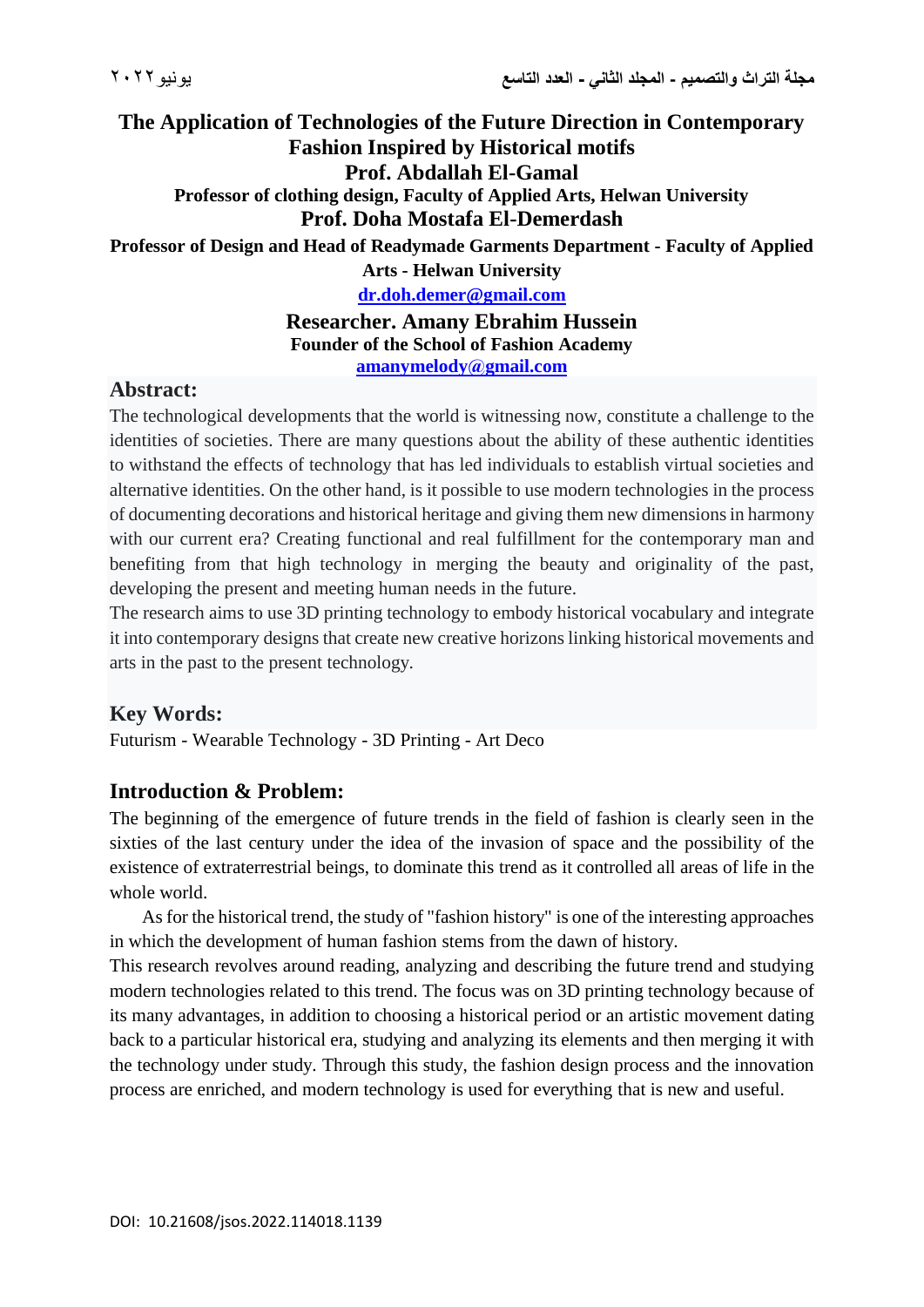### **The research problem can be formulated in the following questions:**

1-What is the extent of benefit from 3D printing technology in employing historical decorative units in fashion design?

2- What is the extent of benefit from the analysis and study of the previous works of international fashion designers in applying 3D technology and expanding the horizons of creativity in fashion design in the local market?

3-Is it possible to create designs with new dimensions and characteristics by integrating two important trends of contemporary fashion trends?

#### **Research Objectives:**

1- Accommodating the tremendous scientific and technical revolution that extends to various fields and adapting it in the field of fashion design.

2- Develop new perceptions of fashion design drawn from both directions: the historical and the future.

3- Providing a rich space for design and research based on a combination of historical motifs and modern technology.

4- Absorbing the advanced technologies provided by modern technology in the field of fashion design.

#### **Research Methodology:**

- Descriptive analytical method.

- Experimental method.

# **References:**

1- Amani Ibrahim Hussein: "The future trend as a source of inspiration in fashion design", Master's thesis - Faculty of Applied Arts - Helwan University - 2013.

2- Amjad Al-Masad: "The Art Deco Current (1912-1940) – Chapter Six – The Book of "Architecture Theory" from p.  $145 - p$ .  $160 -$ University of Basra 2018.

3- Jihan Abdullah Al-Jamal: "3D-Printed Women's Clothing Fabrics" - International Design Magazine - Volume Six - Issue Three - July 2016.

4- Ali Abdel Hakim Mahmoud Al Balawali: "3D Printing" -2015.

5- Marwa El-Sayed Ibrahim: "An Analytical Study of the Impact of 3D Printing on Fashion and Fashion" - International Design Magazine - Volume Eight - Issue One - January 2018.

6- Bradely Quinn. (2002, December 1)." Techno fashion". Publisher: Bloomsbury Publishing.

7- Chloé Wren, ( 2017, June 12 ). "Fashion in an era of 3D printing". Research Published in Erasmus School of History, Culture and Communication Erasmus, University of Rotterdam.

8- Bolton, Andrew, and Nicholas Alan Cope. (September 2016) " Manus× Machina: Fashion in an Age of technology". Published Report Metropolitan Museum of Art.

9- Rehab Kotb , (April 2014 "Art Deco architectures as inspiration source in fashion design", International journal of Science Commerce and Humanities .Volume No 2

10- Dooley, D. W.(1999 )"THE Geographic Diffusion of Art Deco architecture in Delware" .Publisher: University of Delaware.

11- T. Hauff. (1998 ) Design: A Concise History, 1st edition, Laurence King, London.